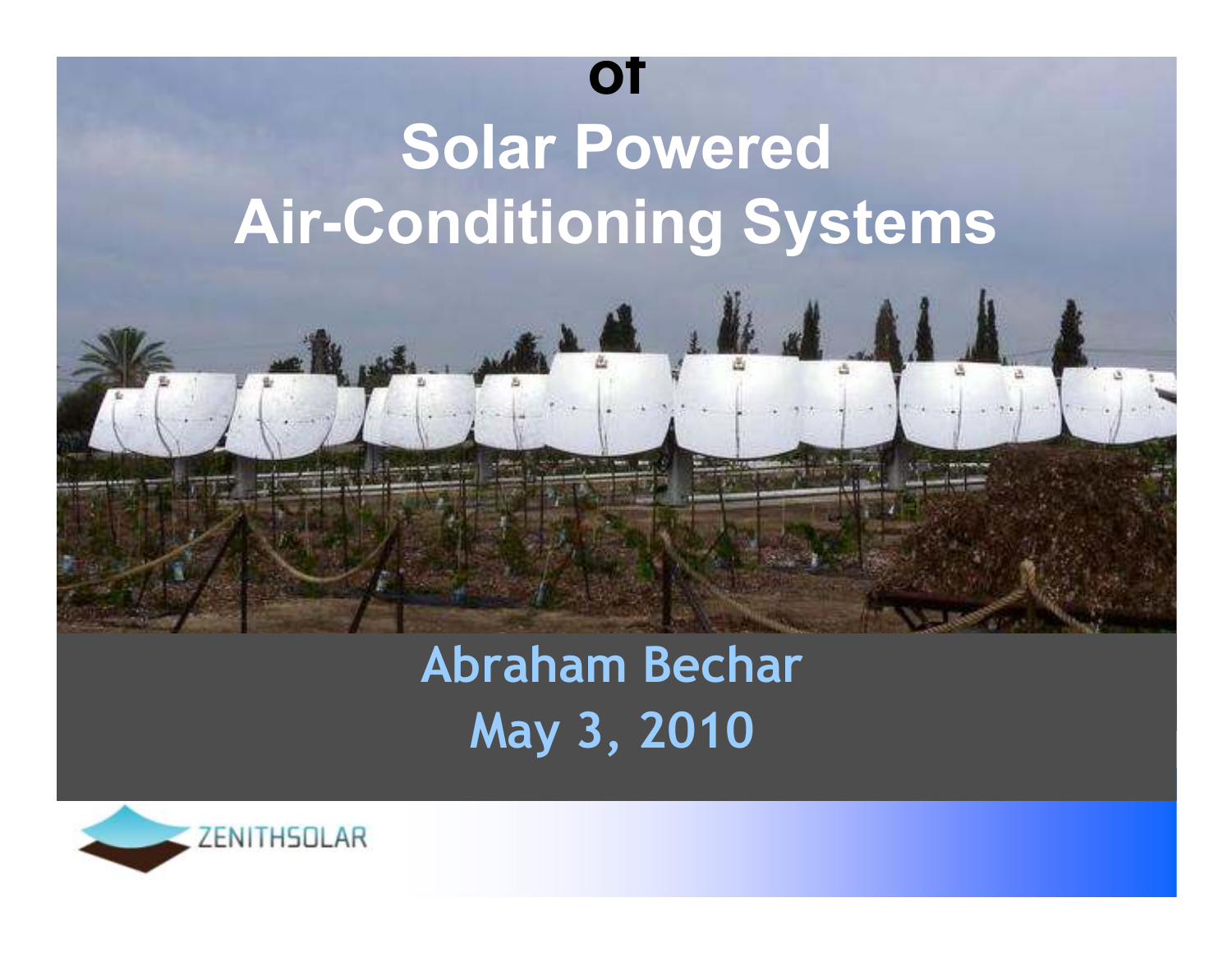## **The Building Blocks…**

#### **SOLAR PANELS PLUS**

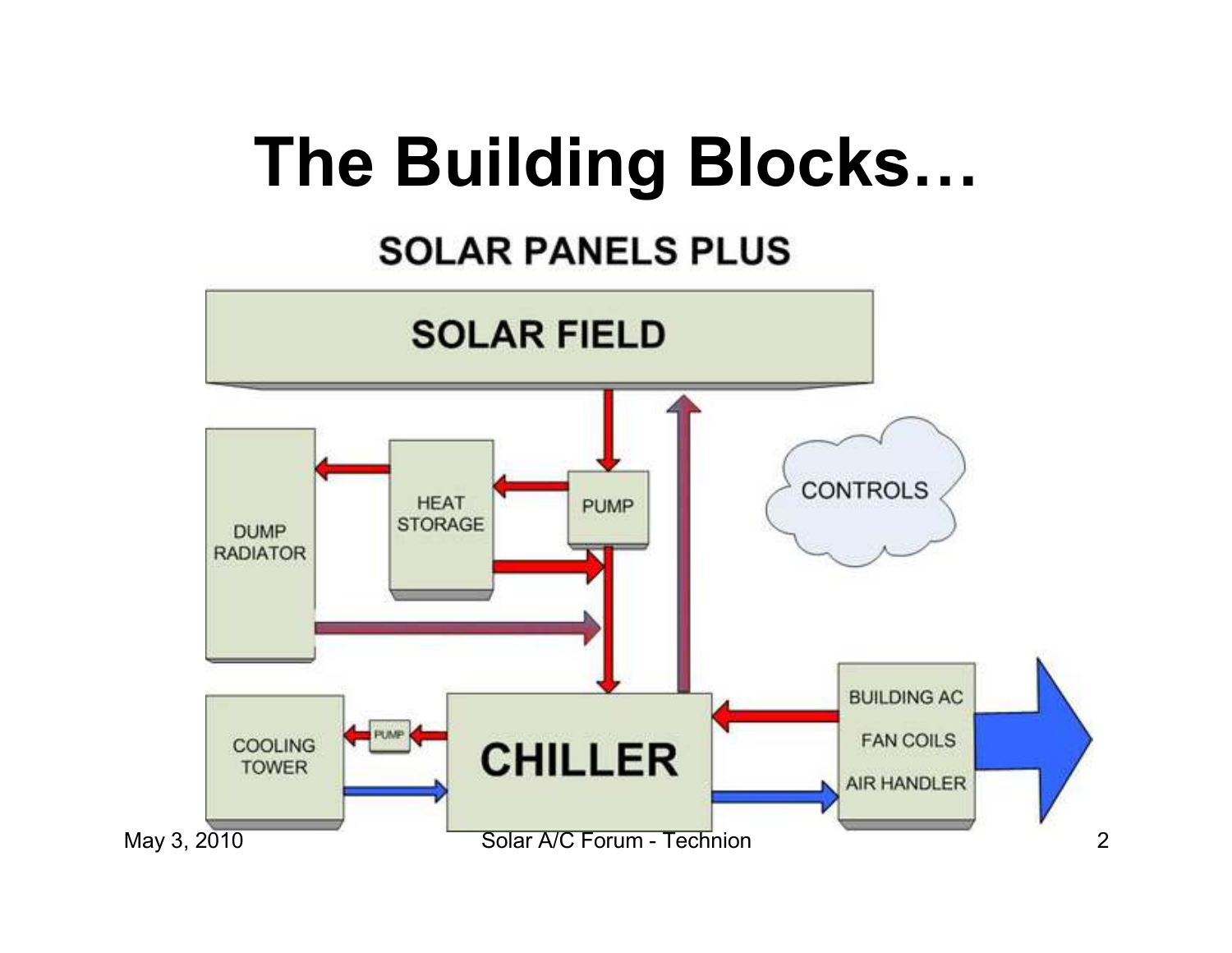## **Solar A/C System**Complex and Expansive…

Fan-coil system - single-effect absorption chiller



**Production facilities**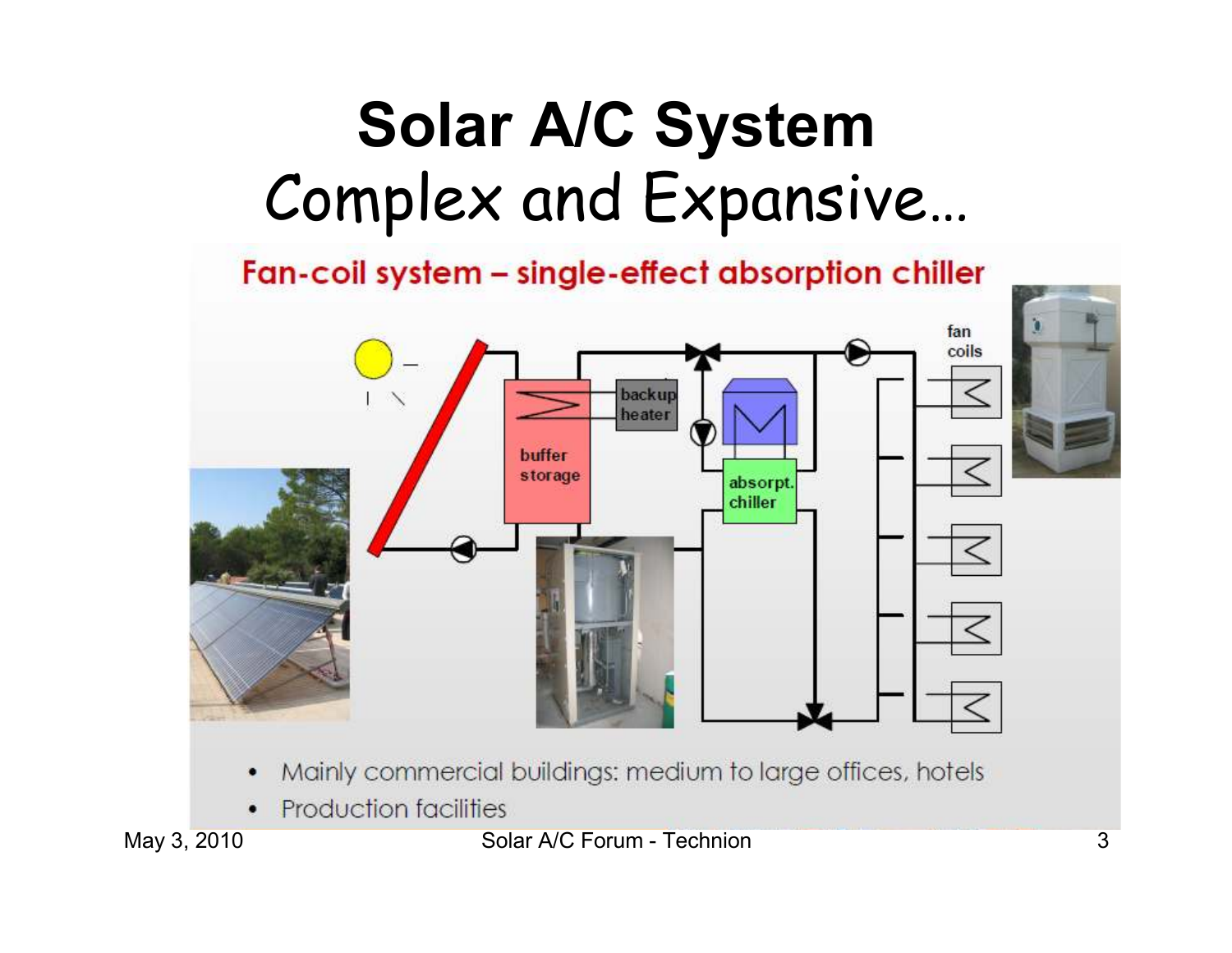



ZENITHSOLAR Solar A/C Forum - Technion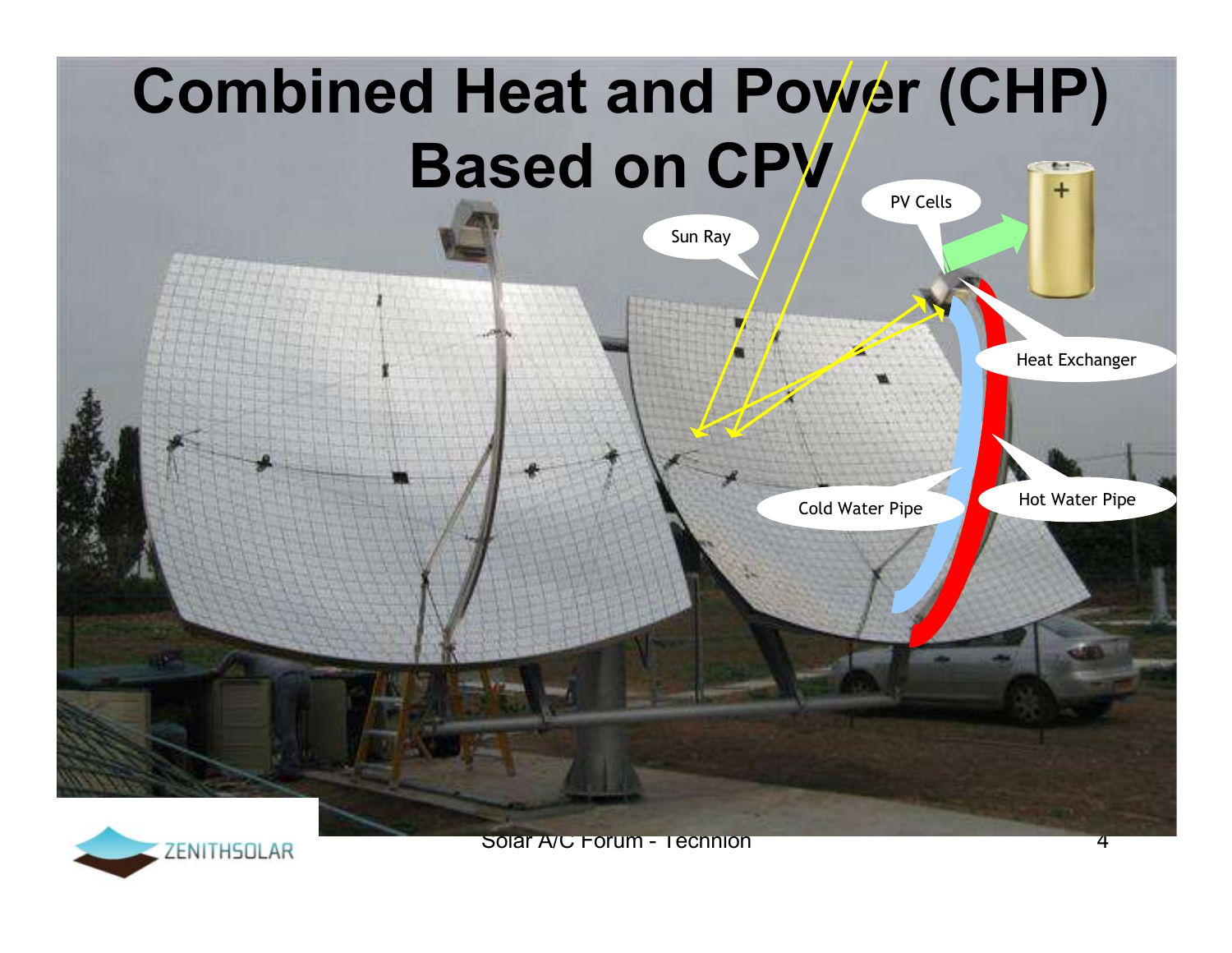





ZENITHSOLAR Solar A/C Forum - Technion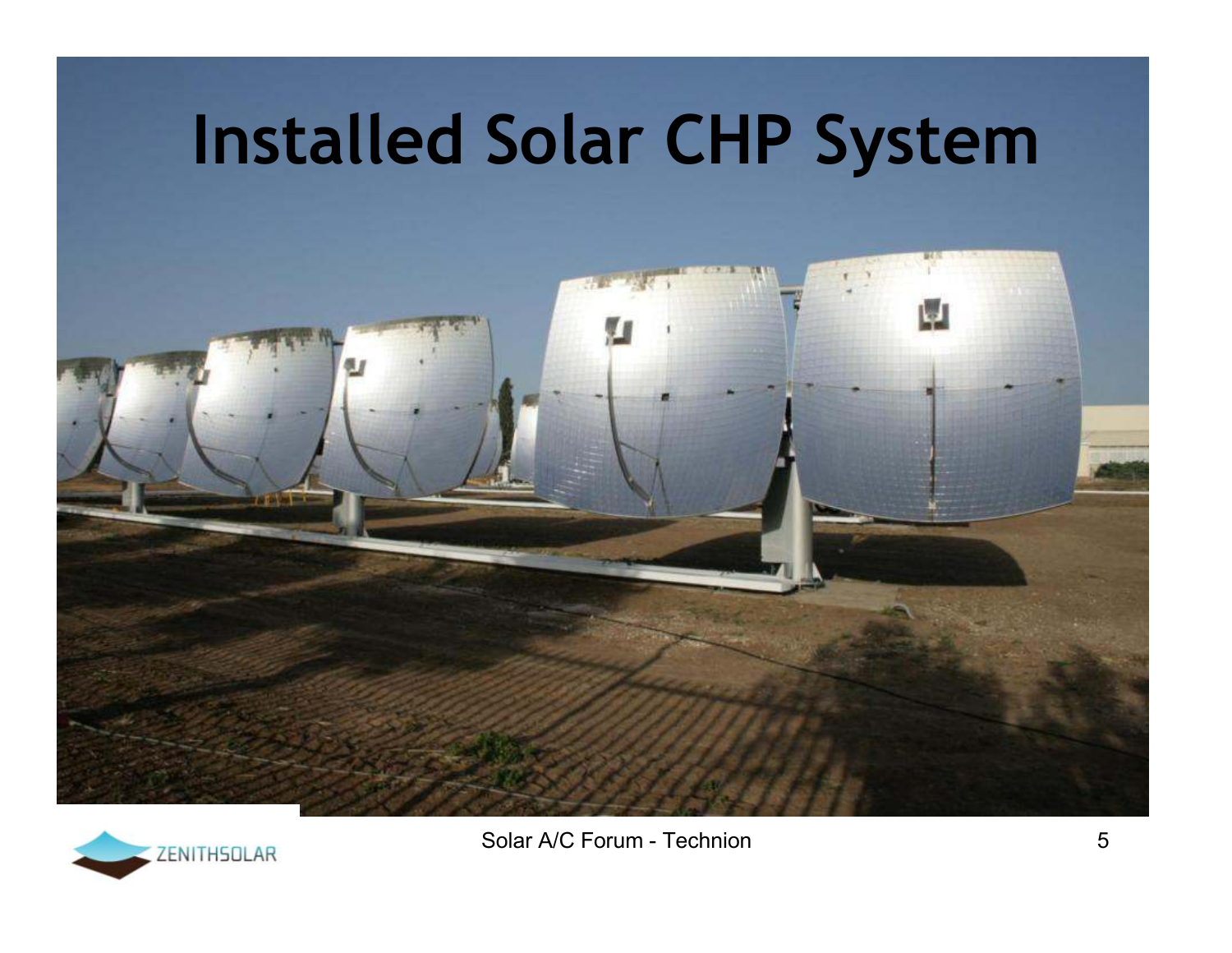# **Zenithsolar System**



#### • **~1,000 x concentration**

- **Efficiency >70%**
- •**Lowest \$/Wp**
- **Upgradable on site**
- **Z20, 4.5kWp (e) + 11kWp (t)**
- **3J GaAs solar cells 35% (e)**



**May 2010 Solar AIC Forum Technics Combined Heat and Power**

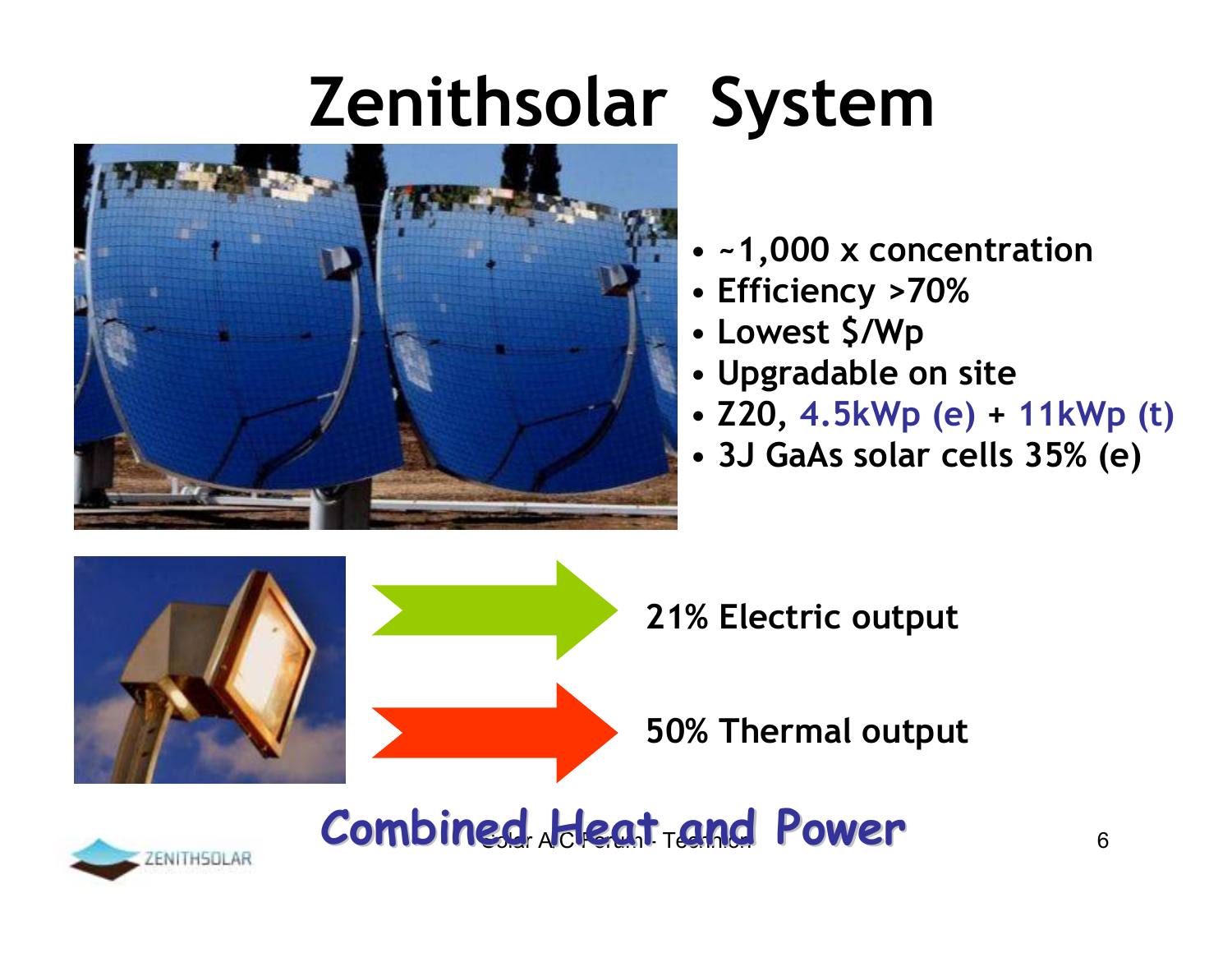# **Annual Solar (DNI) Pattern**





- Solar A/C system should be operational year round
- Lack of load can accrue in spring and fall
- Full yearly operation is essential for good economical performance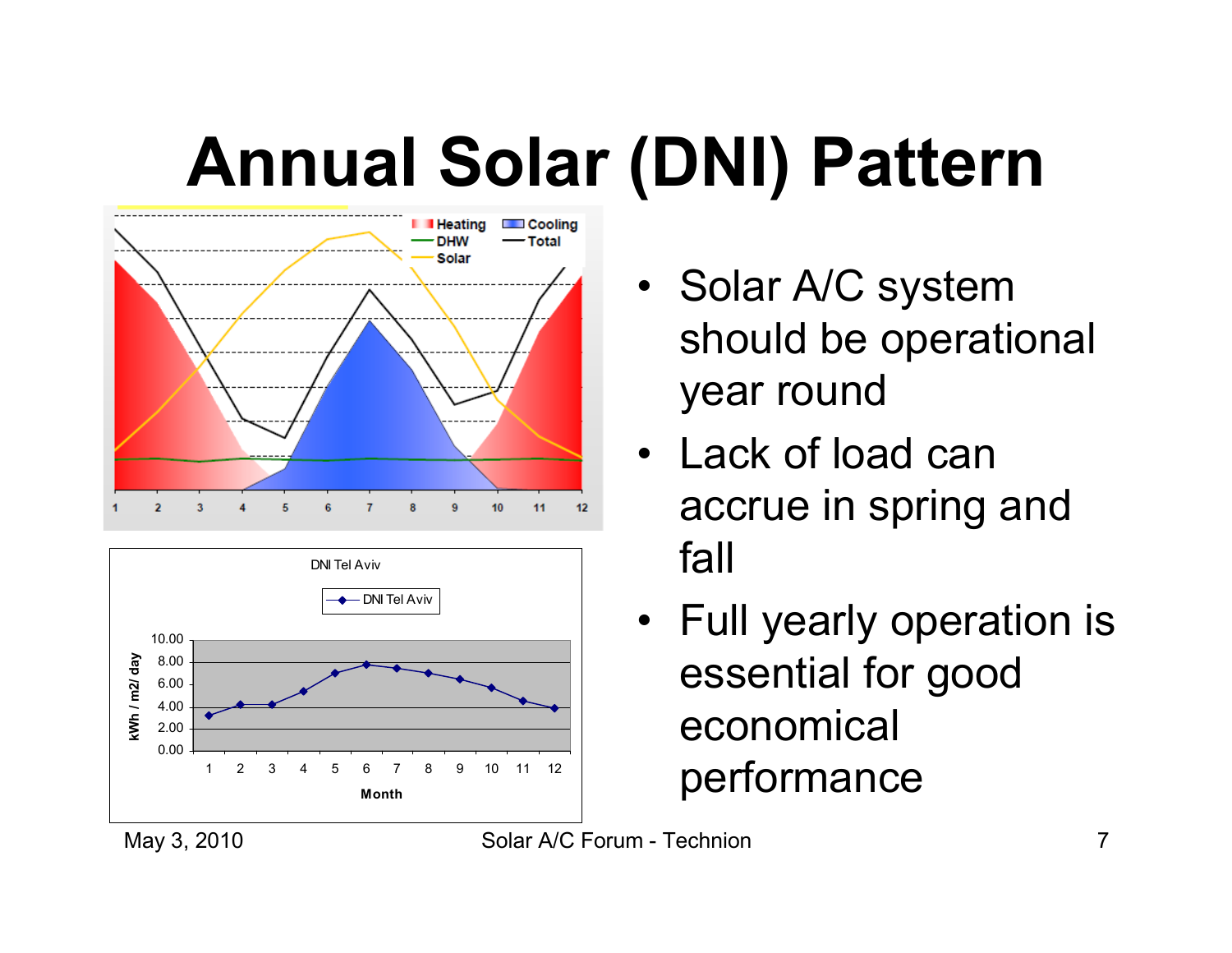## **Major European Players**

#### Europe is leading in development of small thermally driven chillers

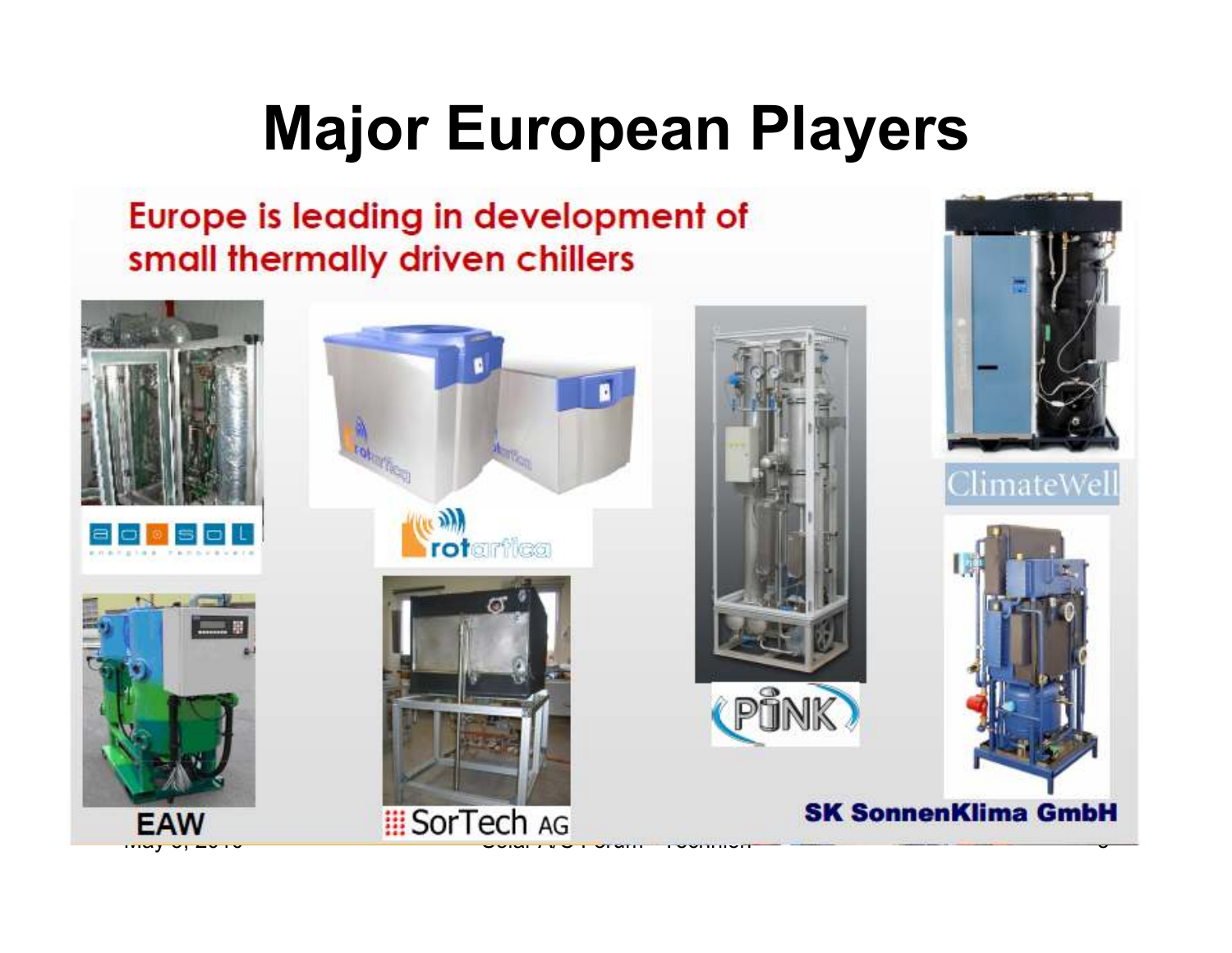### **Economical Comparison of Solar Cooling Systems Powerdby ZS CHP**

**Assumptions:**

- **EXA No back-up**, air-conditioning operation follows DNI<br>► **70 700** 11:4 5 W
- **ZS Z20 unit**: 4.5kWpe + 11kWpt
- **Absorption chiller COP**: 0.75, 100 deg C HW
- **Location:** Beer Sheva,
- **DNI:** 2,117 hrs/year @1kW/m2
- **Capacity:** 30TR (=35kW) cooling
- **A/C hours:** 10 per peak day
- **COP of avoided conventional chiller:** 2.5
- **Thermal Loses:** 10%
- **DC to AC conversion efficiency:** 92%
- **Z20 cost:** \$18,000
- **BOS cost for thermal + electrical system:** 40%

May <mark>》20**Air-conditioning cost:** \$3,000/TRchnion</mark>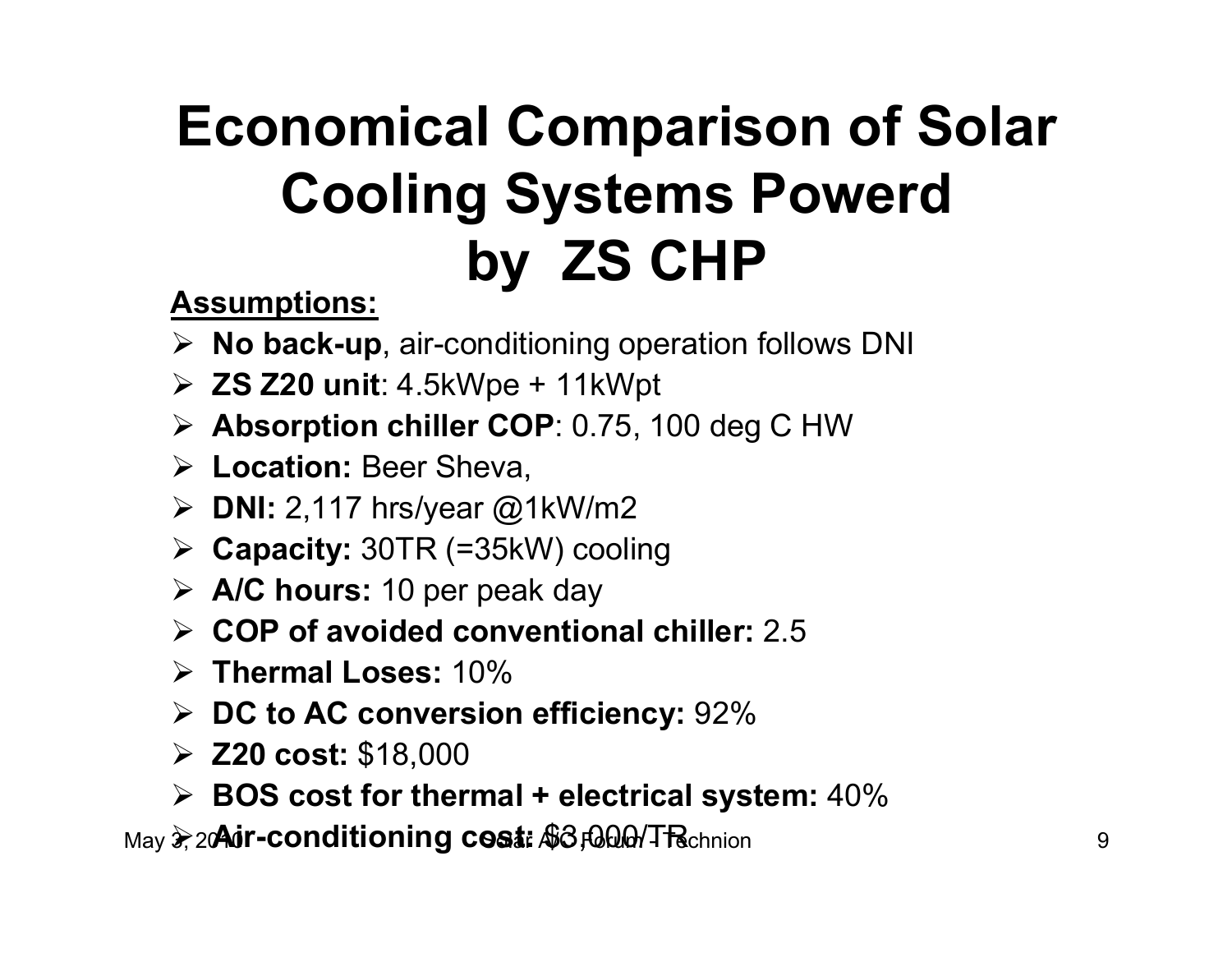## **Economical Comparison of Solar Cooling Systems with ZS CHP**

| Case                                      |                                     |                  | 1             | $\mathbf 2$           | 3         |           |
|-------------------------------------------|-------------------------------------|------------------|---------------|-----------------------|-----------|-----------|
| <b>ZS Output</b>                          | <b>Electricity</b>                  |                  | Fed In to IEC |                       |           |           |
|                                           | <b>Thermal</b>                      |                  | <b>DHW</b>    | <b>Absorption A/C</b> |           |           |
| <b>Energy</b><br><b>Price</b>             | <b>Electricity Fed</b><br><u>In</u> | NIS/kWh          | 1.49          | 0.42                  | 1.49      | 1.49      |
|                                           | <b>Avoided Cost</b><br>for A/C      | NIS/kWh          | <b>NA</b>     | 0.42                  | 0.42      | 1.49      |
|                                           | <b>Avoided Cost</b><br>for DHW      | <b>NIS/liter</b> | 4.58          | <b>NA</b>             | <b>NA</b> | <b>NA</b> |
| <b>Simple Pay Back</b>                    |                                     | <b>Years</b>     | 3.76          | 19.47                 | 7.61      | 5.79      |
| Solar A/C Forum - Technion<br>May 3, 2010 |                                     |                  |               |                       |           | 10        |